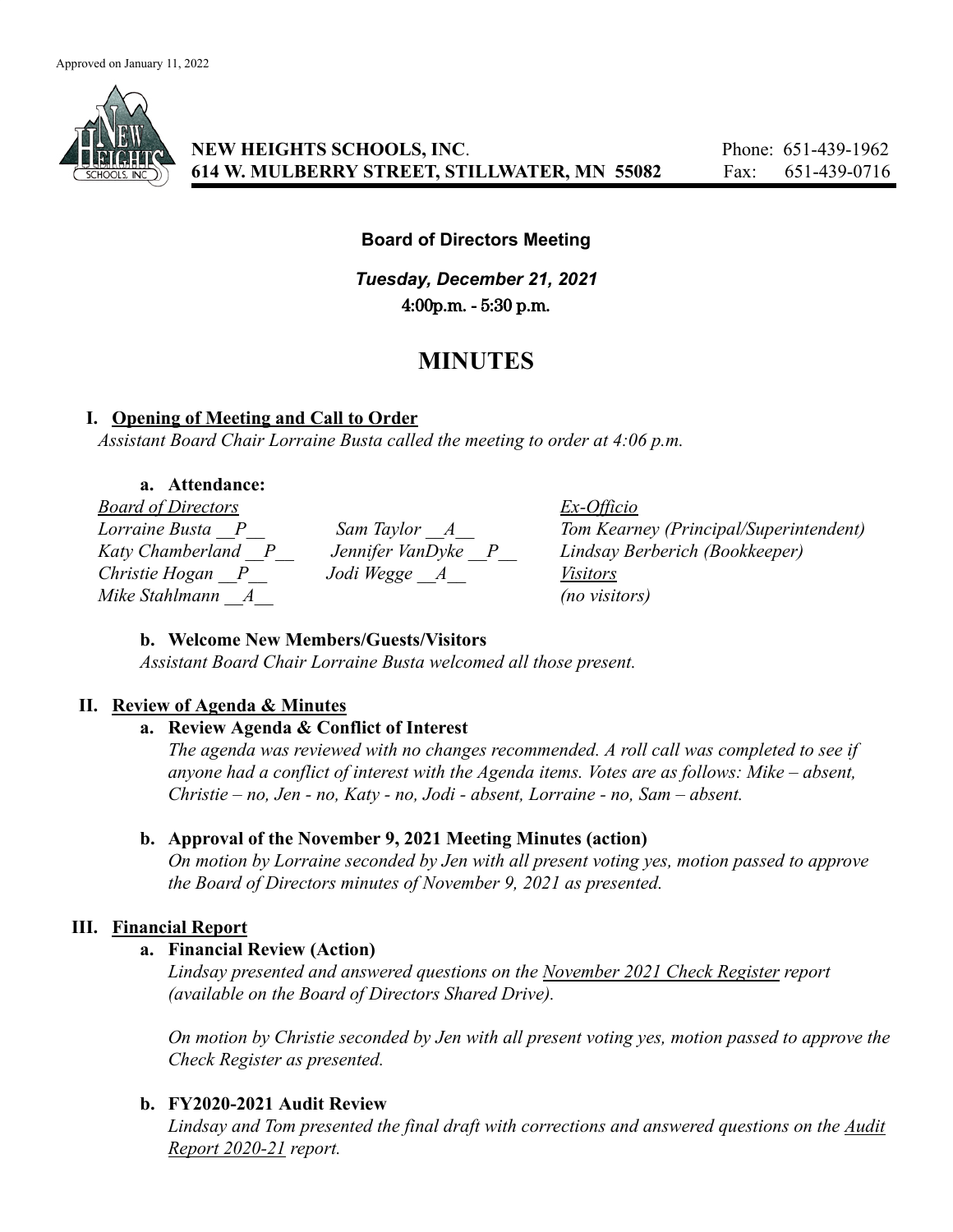*On motion by Lorraine seconded by* Christie *with all present voting yes, motion passed to approve the Audit Report as prepared by MMKR.*

#### **IV. Old Business**

#### **a. Board Goals for 2021-22**

*i.* Support the brand awareness committee by monthly tracking and monitoring social media involvement, community engagement and similar activities.

*Christie presented on the social media goals. The committee continues to meet and progress towards our goals.*

*ii.* Monitor and assess the schools progress towards meeting the authorizer contract goals on a quarterly basis to determine appropriate responses and actions.

*The progress will be more easily evaluated after the next testing cycle in January.*

*iii.* Develop an outline for a five-year strategic plan by December 2021 and finalize the plan by December 2022 with the intent to implement in 2023 school year.

*We plan to schedule a work meeting for January.*

#### **V. New Business**

#### **a. Staff Presentation to the Board**

*Katy went through the Google Slides presentation she prepared for the board (it is available on the Board of Directors Google Shared Drive). She answered questions on her presentation. The board thanked Katy for her presentation.*

#### **b. Annual Report 2020-2021**

*Tom presented the final draft of the annual report. He then answered questions on the annual report for 2020-2021. COVID caused several aspects of the report to be shown as "not measurable."*

*On motion by Jen seconded by* Christie *with all present voting yes, motion passed to approve the Annual Report.*

#### **VI. Policy Review** (action)

**a.** Policy Revisions for Approval

**i.** #722 - Public Data Requests (Sam) *Sam was absent from the meeting. This item was tabled to be reviewed in January.*

- **ii.** Student Records Policy Update (Lorraine) *There are no updates on this policy.*
- **b.** Policies for January

*i.* #601- School District Curriculum and Instruction Goals *Lorraine led a discussion on this policy. Christie agreed to review this policy.*

*ii.* #603- Curriculum Development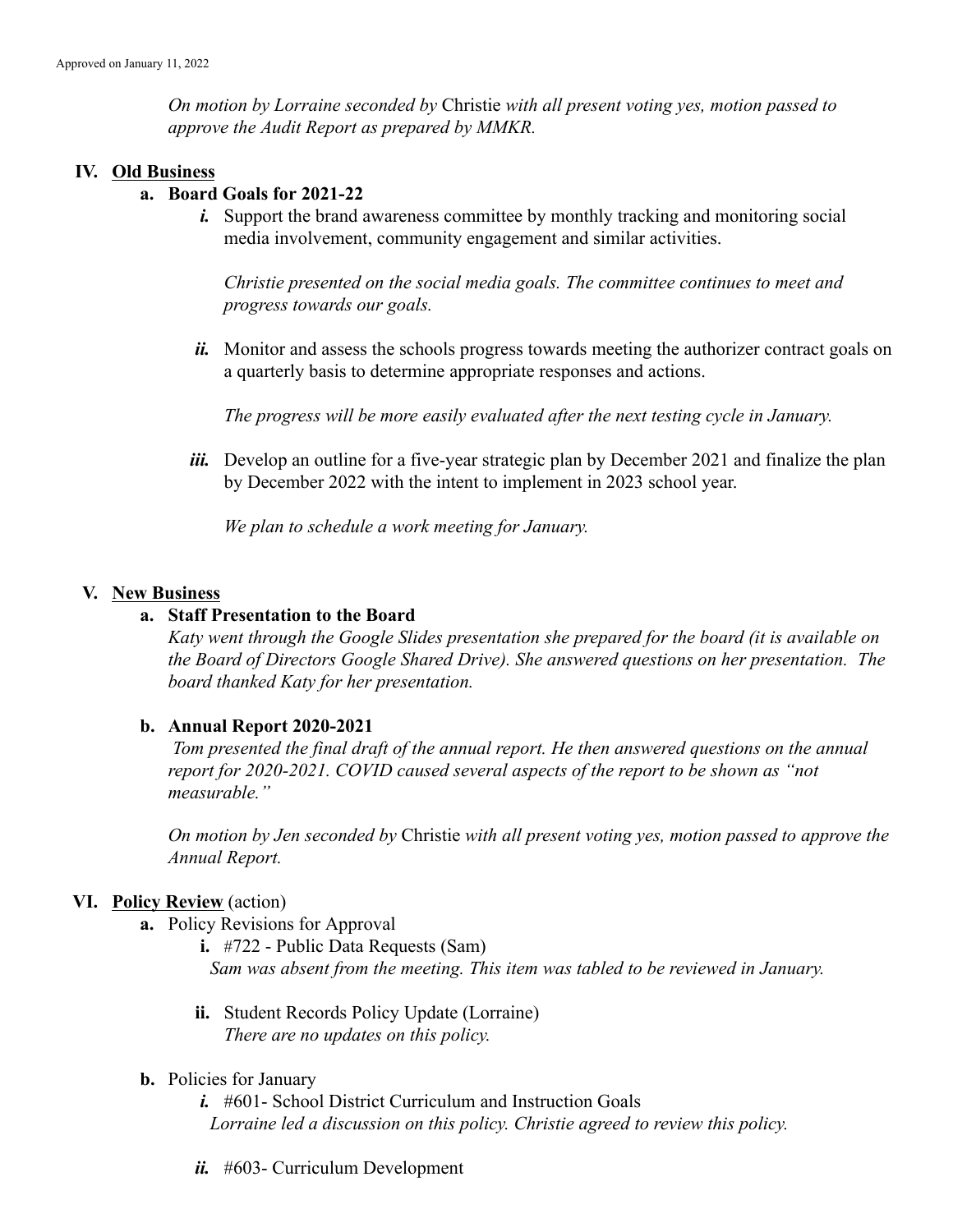*Lorraine led a discussion on this policy. Christie agreed to review this policy.*

*iii.* #616- School District System Accountability

*Lorraine led a discussion on this policy. Jen agreed to review this policy.*

#### **VII. Administrator's Report**

*Tom Kearney gave a report on the state of the school including the following:*

- *● Enrollment: 116 Students currently (budgeted amount) 127 total have been enrolled this year. This year has included 40 new students this year. Our attendance is currently 87.5% as of today. This is partially due to COVID quarantine and sick days among students. Others are taking advantage of our leniency due to sickness. Our ADM is currently 114 (116 budgeted). There are 33 new students who have enrolled since the start of the year. 11 students have dropped this school year. Mental Health and Student Behavior have been a part of the drops.*
- *● Discipline: Students are starting to act out again. There have been 90 discipline referrals this school year. Disruption, language and defiance are the top categories. Most of these occur in the secondary.*
- *● HONOR ROLL*
	- *o Principal's Award: 9 Students (all A's in all six classes of the quarter)*
	- *o Honor roll: 18 students (3.5 GPA or greater no D's or F's)*
	- *o Honorable Mention: 25 students (3.0 GPA or greater no D's or F's)*
- *● COVID-19 Update: Students and Staff members have been quarantined due to close contacts and positive tests.*
	- *o Staff members can be tested rapidly at New Heights*
	- *o Students can be tested through the vault program provided by New Heights*
- *● Headstart: Headstart has continued interest in renting our space. This may provide a feeder program for the elementary students and increase our elementary enrollment.*
- *● Boiler Update: Tom and Katy took a class and test to be able to monitor our school boiler instead of contracting out to another party unless there is an issue.*
- *● Cleaning: Cleaning is not up to par at this point.*
- *● New Desks: New desks have been purchased for staff members.*
- *● ESSER Funds: Continued work on the applications. We are refining our progress.*
- *● The times are complicated. Staff is working hard. Staff is working to raise expectations and keep students engaged.*

#### **VIII. Receive Donations**

- *● There were no donations this month.*
- **IX. Other** (not to exceed 5 minutes) *Nothing new discussed.*